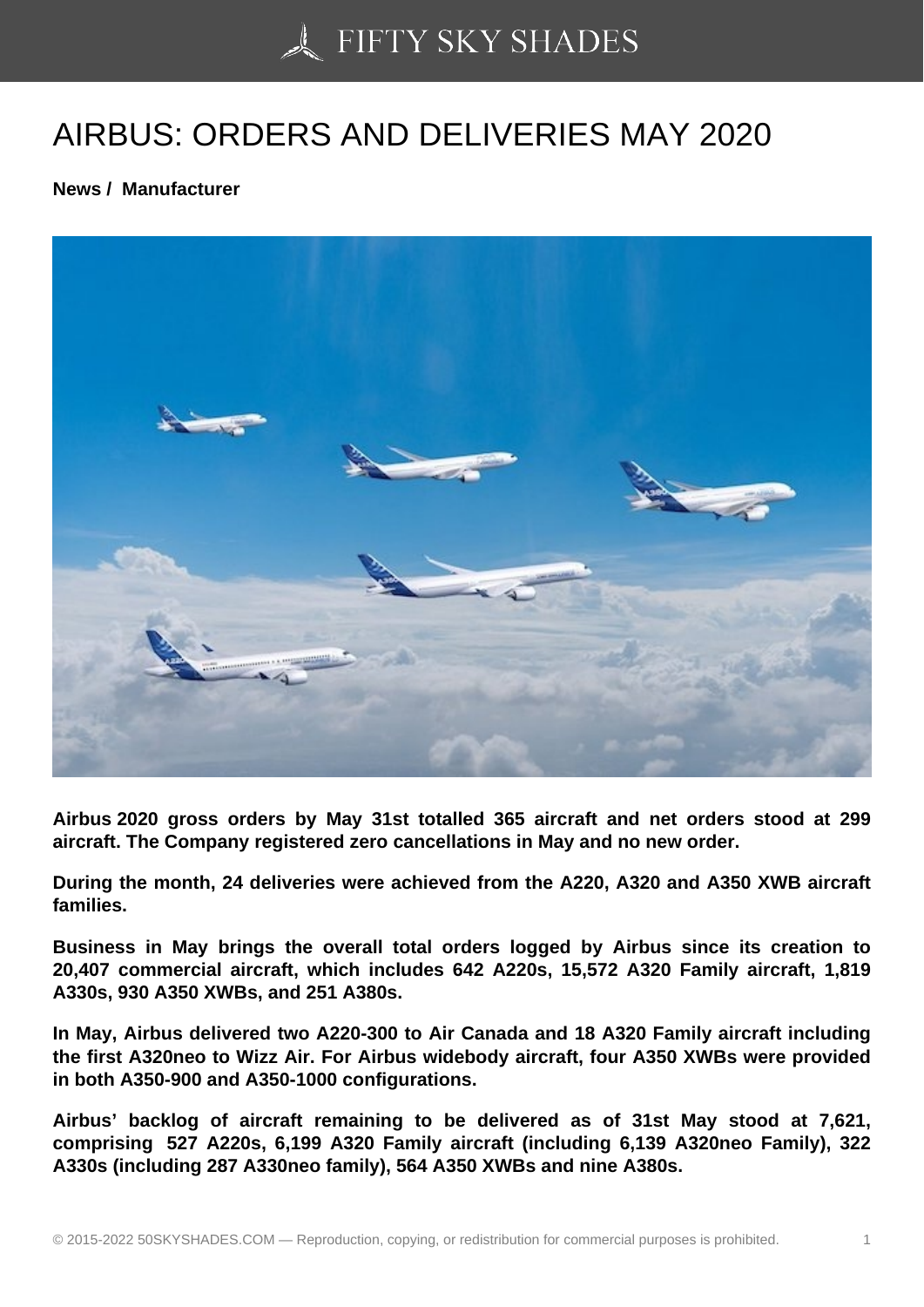## O&D viewer

Review the worldwide Airbus commercial results using the table below.

For a full listing, utilise the link underneath the summary table to download the latest Excel file which is updated monthly and lists all firm commercial aircraft transactions, including the family of Airbus executive and private aviation jetliners.

|                          | A300/A310 | A220/A320 | A330/A340/A350 | A380 | <b>Total</b> |
|--------------------------|-----------|-----------|----------------|------|--------------|
| <b>Total orders</b>      | 816       | 16214     | 3126           | 251  | 20407        |
| <b>Total deliveries</b>  | 816       | 9488      | 2240           | 242  | 12786        |
| <b>Aircraft in fleet</b> | 294       | 8986      | 2032           | 240  | 11552        |

Summary to 31 May 2020



**07 JUNE 2020**